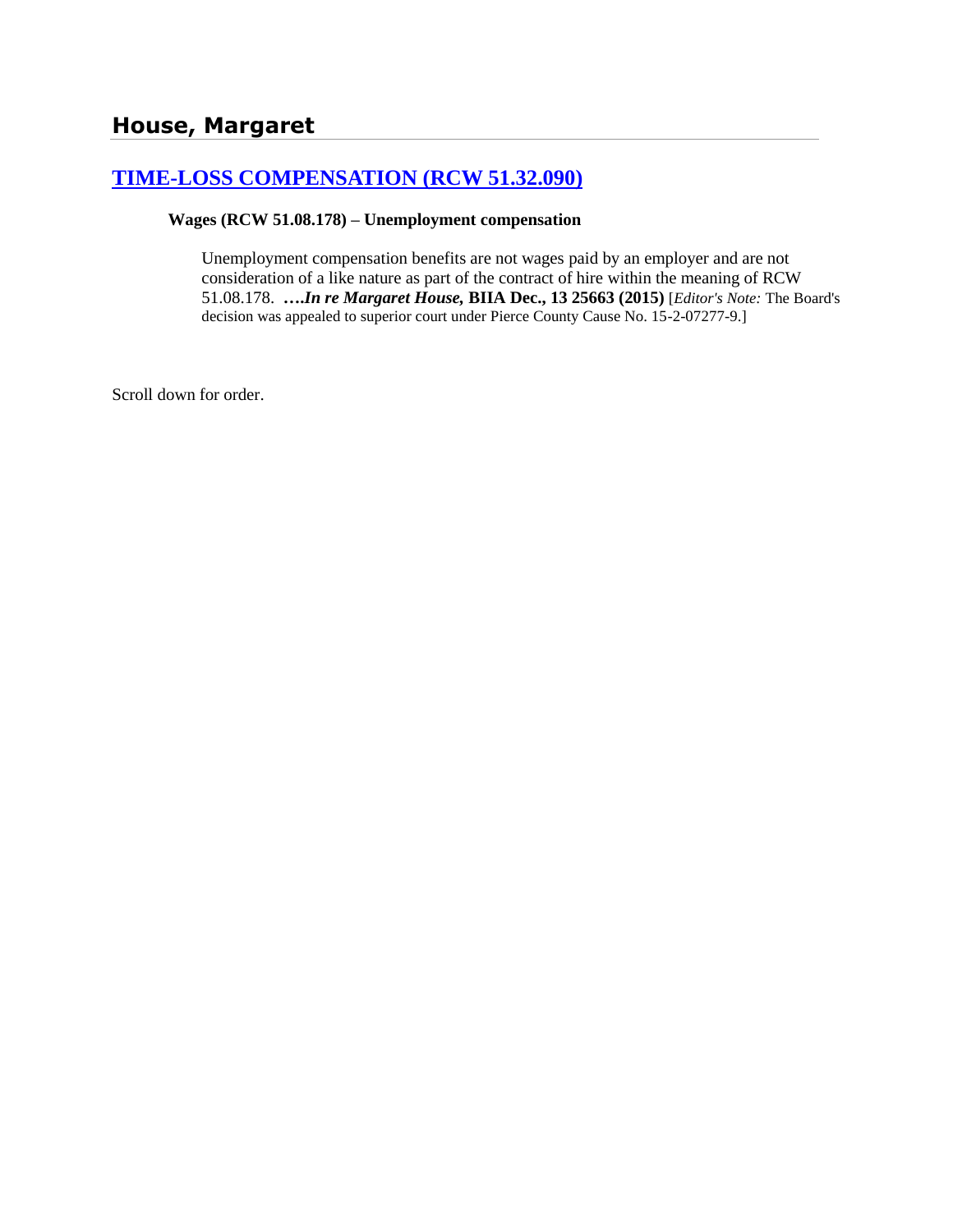#### **BEFORE THE BOARD OF INDUSTRIAL INSURANCE APPEALS STATE OF WASHINGTON**

**)**

**IN RE: MARGARET M. HOUSE ) DOCKET NO. 13 25663**

**CLAIM NO. AN-73952 ) DECISION AND ORDER**

APPEARANCES:

Claimant, Margaret M. House, by David B. Vail & Jennifer Cross-Euteneier & Associates, per David B. Vail

Employer, City of Roy, None

Department of Labor and Industries, by The Office of the Attorney General, per Kay A. Germiat

The claimant, Margaret M. House, filed an appeal with the Board of Industrial Insurance Appeals on November 25, 2013, from an order of the Department of Labor and Industries dated October 7, 2013. In this order, the Department affirmed its order issued on May 7, 2013, in which it corrected and superseded the March 6, 2012 order; determined the claimant's wage based on the wage for the job of injury at \$13.05 an hour, four hours a day, five days a week for \$1,148.40 a month; and determined that the claimant's marital status eligibility on the date of the order was married with one child. The Department order is **AFFIRMED.**

# **DECISION**

As provided by RCW 51.52.104 and RCW 51.52.106, this matter is before the Board for review and decision. The Department filed a timely Petition for Review of a Proposed Decision and Order issued on October 16, 2014, in which the industrial appeals judge reversed and remanded the Department order dated October 7, 2013. On January 5, 2015, the claimant filed a Response to the Department's Petition for Review.

The Board has reviewed the evidentiary rulings in the record of proceedings and finds that no prejudicial error was committed. The rulings are affirmed.

We have granted review because unemployment compensation benefits are not wages or other consideration received from an employer within the meaning of RCW 51.08.178.

The facts in Ms. House's appeal are unusual. Ms. House worked for the City of Roy as a landscaper and water quality tester on a full-time basis. Her working hours were reduced involuntarily at the end of 2009 to 20 hours a week. Although Ms. House continued to work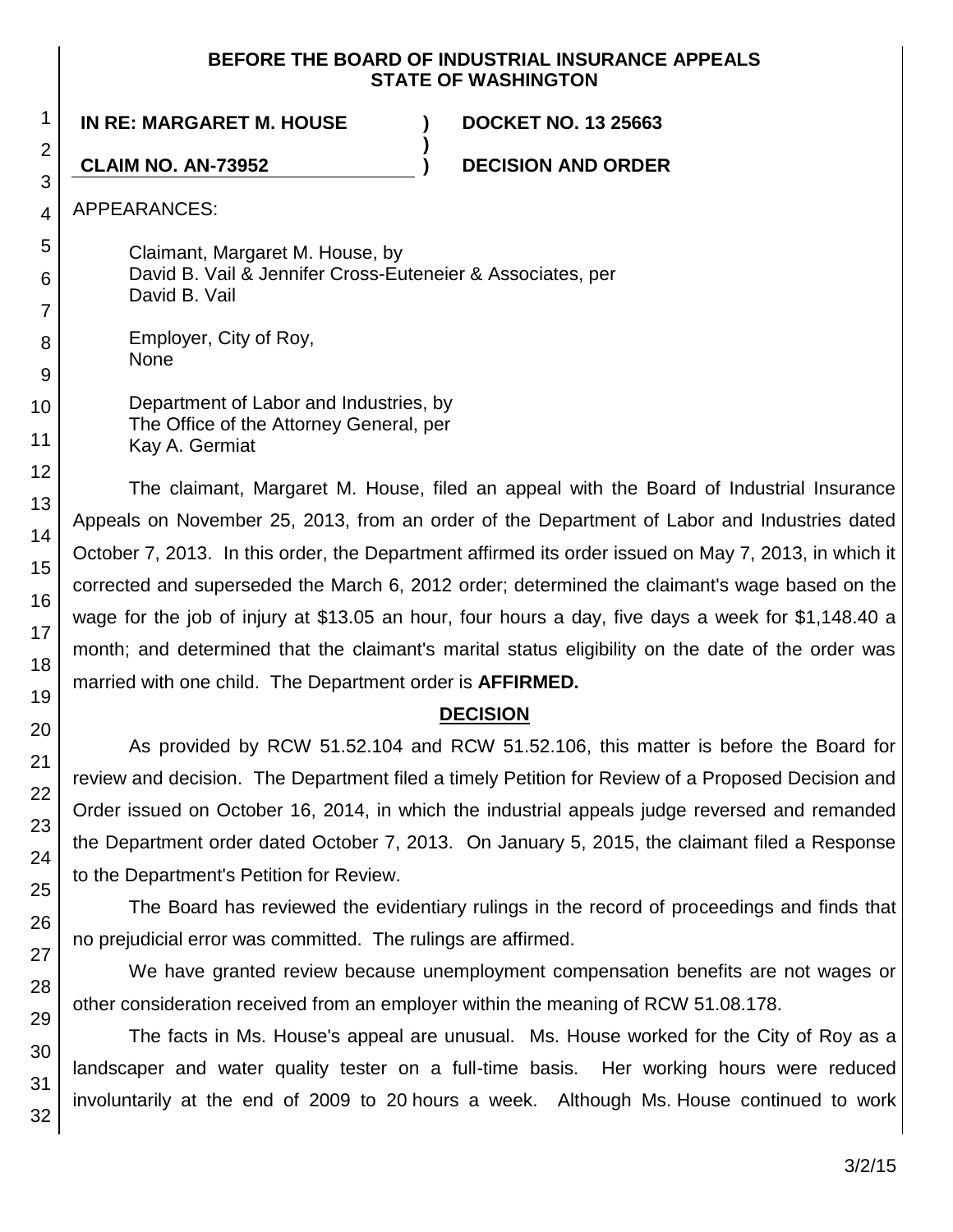1 2 3 4 5 6 part-time for the City of Roy, Ms. House applied for and received unemployment compensation based on the reduction in her hours. She sustained an industrial injury on October 4, 2010, while working for the City of Roy. Upon receiving time-loss compensation benefits based on wages she received when her hours were reduced, Ms. House ceased to receive unemployment compensation. In December 2010, the City informed Ms. House that her position was being eliminated due to budgetary constraints.

7 8 The sole issue presented by the appeal is whether the Department should include Ms. House's unemployment compensation benefits by considering them to be of like nature as wages as of the date of her industrial injury when calculating her time-loss compensation rate. The relevant portion of the time-loss compensation statute, RCW 51.08.178(1) is:

For the purposes of this title, the monthly wages the worker was receiving from all employment at the time of injury shall be the basis upon which compensation is computed . . .. The term "wages" shall include the reasonable value of board, housing, fuel, or other consideration of like nature received from the employer as part of the contract of hire.

In finding for Ms. House, the industrial appeals judge discussed several Washington court cases that bear on the computation of wages for time-loss compensation benefits. These cases are mostly relevant to the issue of whether employer contributions or payments for unemployment benefits should be included in the wage calculation as other consideration of like nature. Our Court of Appeals, Division One addressed employer payments for unemployment compensation in *Ferenćak v. Department of Labor & Indus.*, 142 Wn. App. 713 (2008). The court held that the payments made by employers for unemployment compensation coverage were not wages for the purposes of industrial insurance.

Mr. Ferenćak appealed a decision by this Board finding that unemployment compensation payments made by an employer should not be included as part of a worker's wage calculation. In referring to payments made by employers for federal social security (disability and retirement benefits); for Medicare; employer-paid premiums or taxes for unemployment compensation; and for employer-paid industrial insurance premiums or taxes, a unanimous Board held that:

These are not, under the *Gallo* and *Cockle* analyses, a wage equivalent paid to the worker, nor are they benefits critical to the worker's basic health and survival at the time of injury. Rather, the payments are payments required by law to governmental entities.<sup>1</sup>

l 1 *In re Ivan Ferenćak,* Docket Nos. 02 21795, 02 22295, 02 22296, 02 22794, 02 23491, 02 23492, 02 23698, 03 15795, 03 16196, 03 16790, 03 17975, 03 18398, 03 19097 & 03 20291, (October 18, 2005), at 7.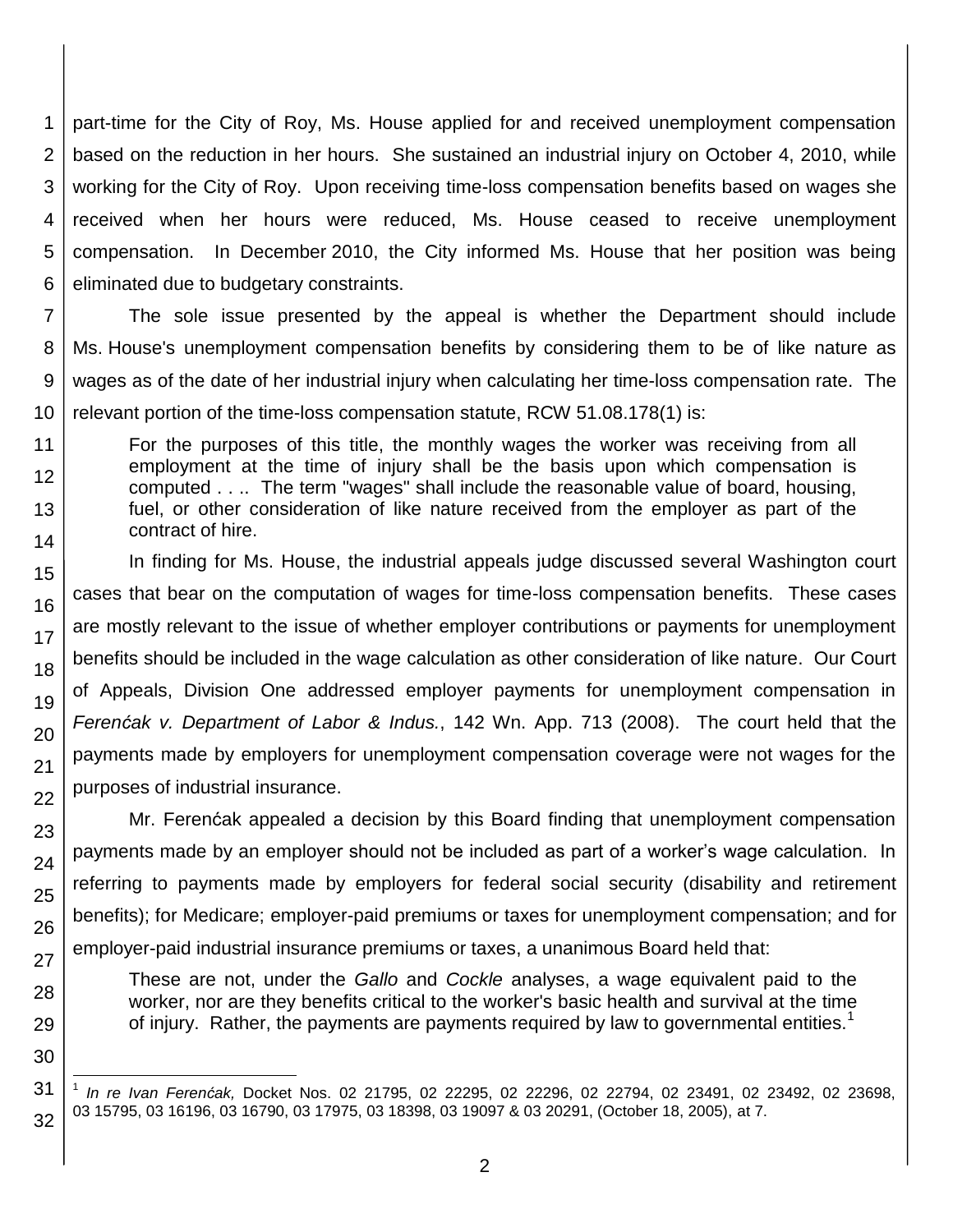Referring to its decision in *Erakovic<sup>2</sup>* the court of appeals stated that:

Ferenćak fails to explain why a different analysis should apply to employer payments for unemployment compensation, we affirm the Board's decision to exclude these payments from the wage calculation.<sup>3</sup>

*Ferenćak* resolves the question of the status of employer payments for unemployment compensation left unspecified but implied by *Erakovic.*

The dispute in Ms. House's case stands in contrast to the *Ferenćak* decision because the focus is the unemployment benefit itself rather than the value of the employer contributions to the program that provides those benefits.

Ms. House was receiving unemployment compensation benefits at the time of her industrial injury. However, unemployment compensation benefits were not available thereafter to Ms. House because she could not work due to her industrially related injury. This highlights the different purposes of industrial insurance and unemployment compensation. Industrial insurance should assist an injured worker who cannot work due to the injury while unemployment compensation should help a worker who can work but cannot find work. $^4$ 

The policy purpose of unemployment compensation under Title 50 of the Revised Code of Washington was explained in another Washington Supreme Court case in *Loran v. Dairyland Ins. Co.,* 105 Wn.2nd 1002 (1985) where the worker, Loran, had been out of work but was receiving unemployment compensation benefits. The benefits were terminated because Loran was injured in an automobile accident and could no longer work–a similar result to Ms. House. Loran made a claim against the defendant insurance company for income continuation benefits. The policy provided that Loran could receive 85 percent of his income from work if he was injured. The Supreme Court summarized the issue and holding:

The pertinent issue presented by this appeal is whether the loss of unemployment compensation benefits is a 'loss of income from work.' We conclude that it is not.<sup>5</sup>

25 26 27 28 The Court noted that Title 50 repeatedly refers to unemployment compensation as benefits and not income. Unemployment compensation alleviates economic uncertainty due to unemployment and provides benefits to assist with that uncertainty. The money received is not income. We readily acknowledge that *Loran* is not dispositive of the issue presented to us here.

1

2

3

4

5

6

7

8

9

10

11 12

13

14

15

16

17

18

19

20

21 22

23

24

3 *Ferenćak*, at 726.

32

<sup>29</sup> l

<sup>30</sup> 2 *Erakovic v. Department of Labor & Indus.*132 Wn. App. 762 (2006).

<sup>31</sup> <sup>4</sup> *Gallo v. Department of Labor & Indus.* 155 Wn.2d 470, 490 (2005).. 5 *Loran,* at 1379.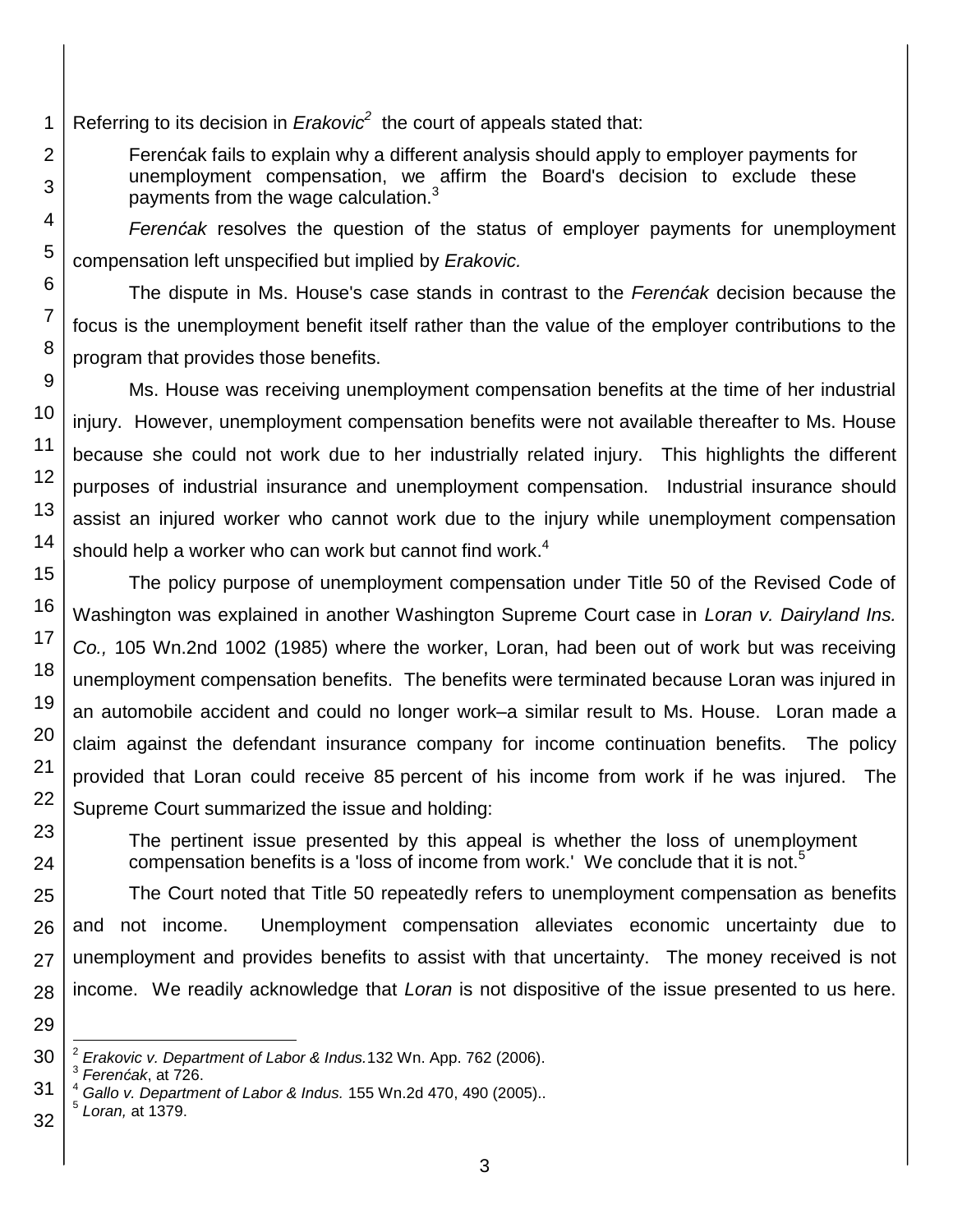1 2 3 However, the supreme court explained the policy purpose of unemployment compensation and characterized payments under this policy as a statutory "benefit" as opposed to something cognizable as wages or pay for work.

4 5 Scholarly authority rejects unemployment compensation benefits as wages for workers' compensation purposes. The authors of the treatise, *Larson's Workers' Compensation Law* state:

6 7

8

9

10

11 12

13

14

Unemployment benefits received during "down-times" during the year prior to the injury, while otherwise employed by the employer, are not "wages" and, accordingly, are not used to compute the average weekly wage. $6$ 

A case from Pennsylvania agrees with Larson. The Commonwealth Court of Pennsylvania (an intermediate appellate court) addressed unemployment compensation benefits in a workers' compensation case. The court, citing a Pennsylvania Supreme Court decision in *Reifsnyder v. Workers' Compensation Appeals Board*, 584 Pa. 883 (2005) stated:

[th]e Workers' Compensation system operates to insure a worker against the economic effects of a workplace injury, not against the economic effects of variations in the business cycle … Under *Reifsnyder* unemployment compensation benefits are expressly excluded from (wage) calculations.<sup>7</sup>

15 16 17 Unlike Pennsylvania we have no court decision expressly excluding unemployment compensation benefits from wage calculations. However, we conclude that unemployment benefits are not "wages" and cannot be included in the wage calculation at the time of injury.

18 19 20 21 22 23 24 25 26 27 28 29 We acknowledge the distinction between payments for unemployment compensation by an employer and unemployment compensation benefits received by an eligible recipient. Based on the case law, available unemployment compensation payments by an employer are not includable in the wage calculation for industrial insurance purposes. Ms. House argues that she was receiving unemployment compensation benefits when she was injured and those benefits should be wages, especially because she received those benefits because of the change in employment status with the employer she was working for at the time of her industrial injury. However, Ms. House cites no compelling authority in her post hearing brief for her position. The unemployment benefits were not received from the employer nor were they wages as considered by RCW 51.08.178. Because they were not received from the employer we cannot consider them consideration of like nature which could require inclusion in the wage calculation. Nor can we conclude the unemployment benefits are properly considered to be wages.

30 31

l 6 *Larson's Workers' Compensation Law*, § 93.01(2)(a)&(b),(2012).

<sup>32</sup> 7 *Lenzi v. Workers' Comp. Appeal Bd.,* 29 A.3d 891 (Pa. Commw. Ct. 2011)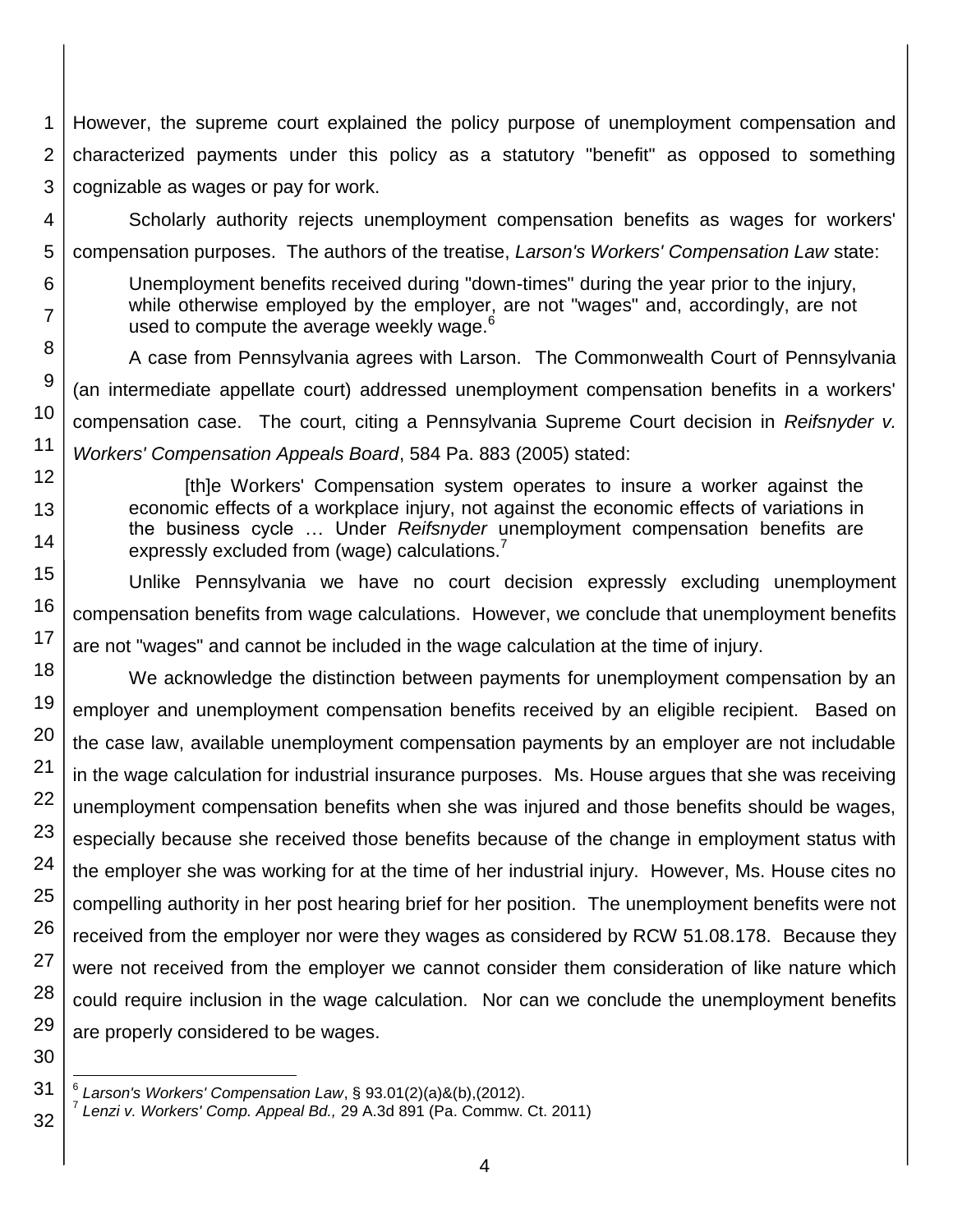1 2 3 4 5 6 To summarize our decision, payment by employers for unemployment compensation benefits are not includable in the wage rate calculation for temporary total disability benefits, that is, time-loss compensation benefits. Further, benefits received for unemployment compensation are not wages paid by an employer and are not consideration of like nature as part of the contract of hire. Neither the employer's payments for unemployment compensation nor the unemployment benefits are wages within the meaning of RCW 51.08.178.

## **FINDINGS OF FACT**

1. On February 13, 2014, an industrial appeals judge certified that the parties agreed to include the Jurisdictional History in the Board record solely for jurisdictional purposes.

7

8

9

10

11 12

13

14

15

16

17 18

19

20

21 22

23

24

25

26

27

28

29

30

31

32

- 2. Margaret M. House sustained an industrial injury on October 4, 2010, when she was lifting a bench and felt pain in her back.
- 3. On October 4, 2010, Ms. House was married with one dependent child; earned \$13.05 an hour; worked 4 hours a day; and worked 5 days a week for a total wage of \$1,148.40 a month.
- 4. Ms. House was receiving unemployment compensation from the Employment Security Department at the time of her industrial injury. Unemployment compensation benefits stopped when Ms. House sustained an industrial injury because she was no longer available for work and was not capable of performing or obtaining reasonably continuous gainful employment.
- 5. The unemployment compensation benefits paid to Ms. House prior to her industrial injury were not made as the result of a contract for hire with the employer, the City of Roy, and were not payments for board, housing, fuel, or other consideration of like nature.
- 6. Unemployment compensation payments were paid to Ms. House by the Employment Security Department. The Employment Security Department was not an employer of Ms. House at the time of the industrial injury on October 4, 2010.
- 7. The Department of Labor and Industries correctly calculated Ms. House's wages and temporary total disability benefits or time-loss compensation benefits.

# **CONCLUSIONS OF LAW**

- 1. The Board of Industrial Insurance Appeals has jurisdiction over the parties and subject matter in this appeal.
- 2. The unemployment compensation Margaret M. House was receiving at the time of the industrial injury on October 4, 2010, is not wages and is not consideration of like nature received from an employer as part of the contract of hire within the meaning of RCW 51.08.178.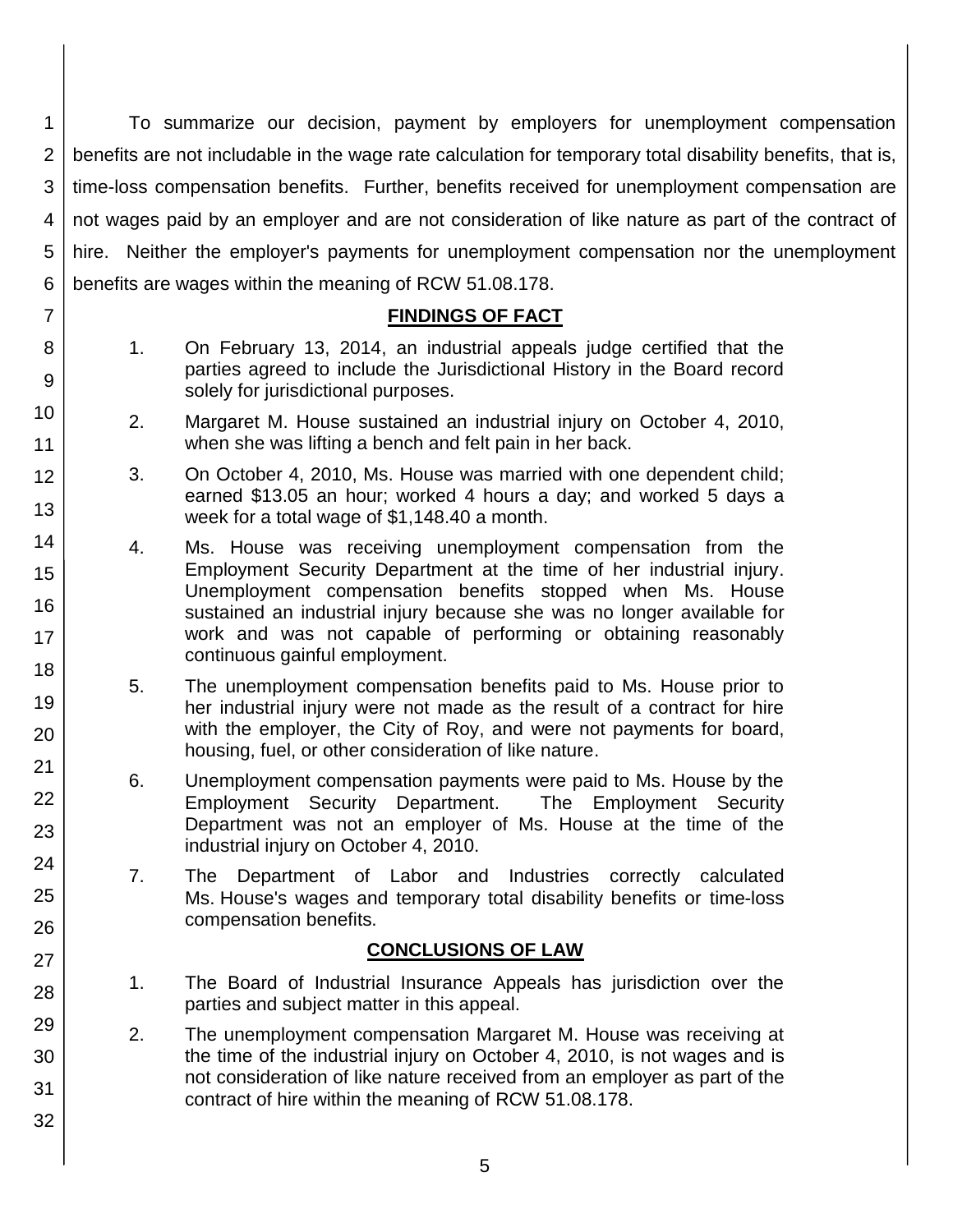3. The Department order dated October 7, 2013, is correct and is affirmed. Dated: March 2, 2015.

### BOARD OF INDUSTRIAL INSURANCE APPEALS

/s/ DAVID E. THREEDY Chairperson

/s/ JACK S. ENG Member

#### **DISSENT**

I respectfully dissent from the majority. I find that under the very specific facts of this case, Ms. House's unemployment compensation should be included as a component of her wage calculation for temporary total disability (time-loss compensation benefits) purposes.

The issue of whether mandatory employer payments for government programs like unemployment compensation, industrial insurance, social security, and Medicare should be included as wages within the meaning of RCW 51.08.178(1), has been resolved in this state through a series of court decisions. Part of the rationale for excluding payments for these benefits from the wage calculation is that they are not earmarked for a specific employee even though the payments are made based on the gross wages of each employee.<sup>8</sup> However, in the present case, the payments for unemployment compensation were earmarked and paid out to Ms. House. The receipt of these benefits at the time of the industrial injury changes the analysis.

RCW 51.08.178(1) provides that wages shall include the reasonable value of board, housing, fuel, or other consideration of like nature. Our supreme court determined that other consideration of like nature is subject to more than one reasonable interpretation, is ambiguous, and open to judicial interpretation. The court emphasized that compensation must be based on the worker's lost earning capacity at the time of injury, and construed other consideration to mean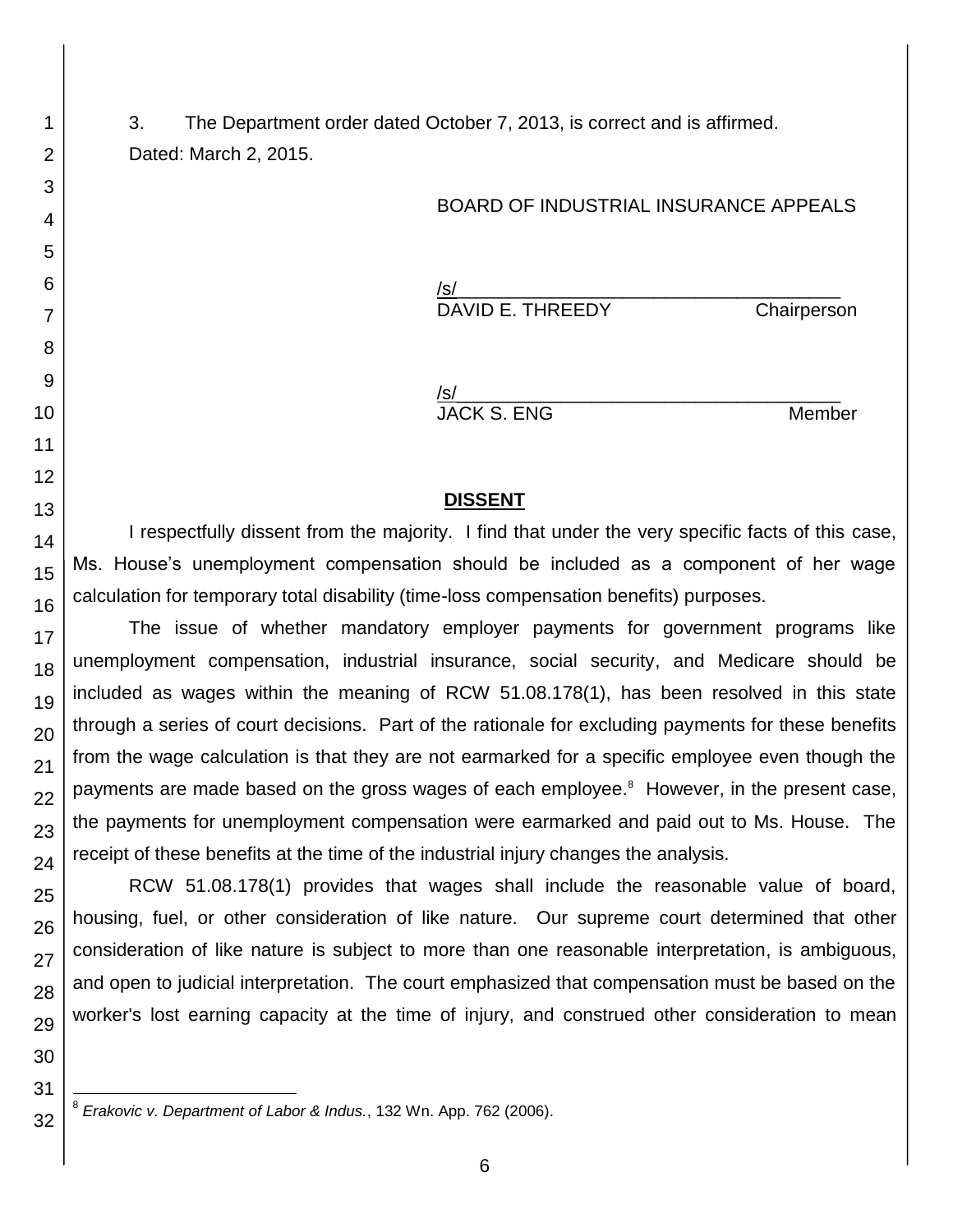1 2 "readily identifiable and reasonably calculable in-kind components of a worker's lost earning capacity at the time of injury that are critical to protecting workers' basic health and survival."<sup>9</sup>

3 4 5 6 7 I focus on the supreme court's requirement that other consideration be readily identifiable and critical to protecting workers' basic health and survival. The unemployment compensation is readily identifiable because Ms. House was actually receiving the benefit. The benefits are manifestly critical to her basic health and survival because of the inequitable hardship placed on her as a result of her industrial injury.

8 9 10 11 12 13 14 15 As the majority correctly points out, Ms. House was receiving both wages from her employer and unemployment compensation at the time of her industrial injury. This is a very unusual circumstance. Ms. House was entitled to unemployment compensation because her working hours were reduced involuntarily by the City of Roy. In order to reduce her economic loss, due to the reduction in hours, she applied for and received unemployment compensation. Thus, at the time of her industrial injury, she was receiving both wages and unemployment compensation. The unemployment compensation contributed to her total income and was critical to protecting her basic health and survival.

16 17 18 19 Following her industrial injury Ms. House received time-loss compensation benefits based solely on her part-time wages with the City of Roy. Further, because she was medically unavailable for work, her unemployment compensation was terminated. Thus, the industrial injury resulted in greater hardship because she lost benefits she was receiving.

20 21 22 23 24 25 26 27 Our Industrial Insurance Act provides that its provisions shall be liberally construed for the purpose of reducing to a minimum the suffering and economic loss arising from injuries in the course of employment.<sup>10</sup> The majority focuses on the detail that the unemployment compensation was not actually paid by the City of Roy but by a government agency. Reliance on this one element ignores the mandate to liberally construe the statute to reduce to minimum the suffering and economic loss arising from injuries in the course of employment. Except for this single element, the unemployment compensation actually paid to Ms. House meets the other elements of RCW 51.08.178(1) and the *Cockle* decision to qualify as wages.

28 29 The unemployment compensation paid to Ms. House was paid because of the reduction in hours with the employer of injury. The employer's actions made Ms. House eligible for

30 31

l

32

<sup>9</sup> *Cockle v. Department of Labor & Indus.,* 142 Wn.2d 801 (2001). <sup>10</sup> RCW 51.12.010.